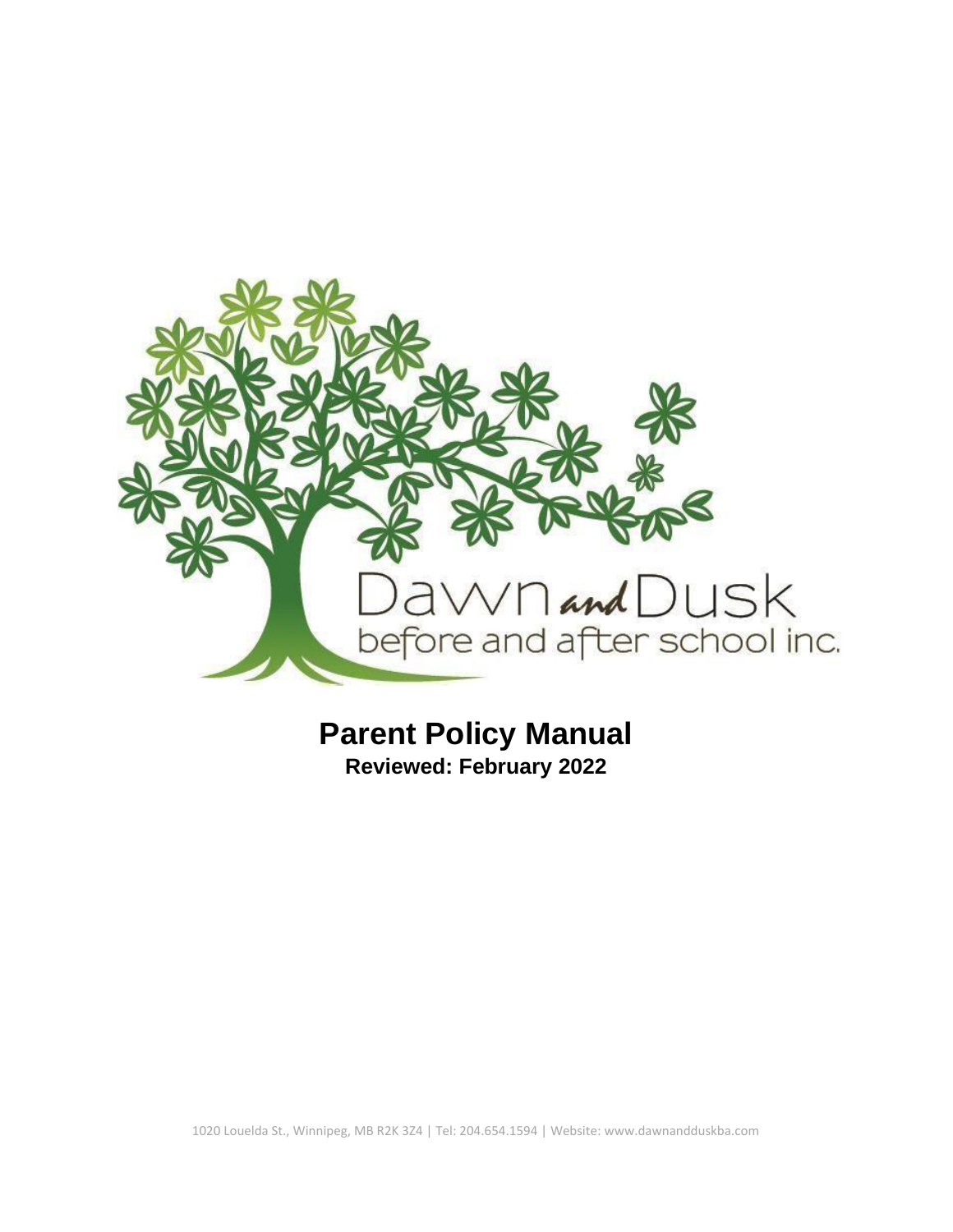## **PARENT POLICY MANUAL**

#### **OUR VISION**

Our vision at Dawn and Dusk Before and After School Program is to provide an environment that fosters our children's social, emotional, cognitive and physical growth, and instills in our children a respect for self and respect for others. Through pedagogy and exploration, children will gain a better understanding about the world around them. Providing experiences that encourage creativity and imagination such as loose parts, or risky play which promotes an understanding of self awareness and limits. Children will have an opportunity to make choices, solve problems and to become independent, capable thinkers. Each child is unique and has a right to love, respect and quality care. We encourage children to pursue their passion and interest through environments that invite them to explore, collaborate, reflect and communicate using a wide variety of resources and materials. Through an inclusive, safe and nurturing environment, all children will have opportunities to grow to their fullest potential.

#### **PHILOSPHY**

"Playing to Learn and Learning to Play"

Play is a way of learning for children. Our centre provides structured and unstructured periods through Emergent Curriculum and educator-led activities. Children learn best in ways that are meaningful to them.

We value our community and families. We believe that all children bring equal value to our program. We support an inclusive environment where all children feel loved and safe to share their ideas and learn at a pace that is comfortable for them. We encourage the exploration of materials within the classroom, as well as nature outside, as children reflect about the world around them.

Our rooms are set up in a purposeful manner to foster learning in the areas of dramatic play, writing and literacy, science and sensory play, art, manipulative/block play, cooking/baking experiences, gross motor play and music and movement.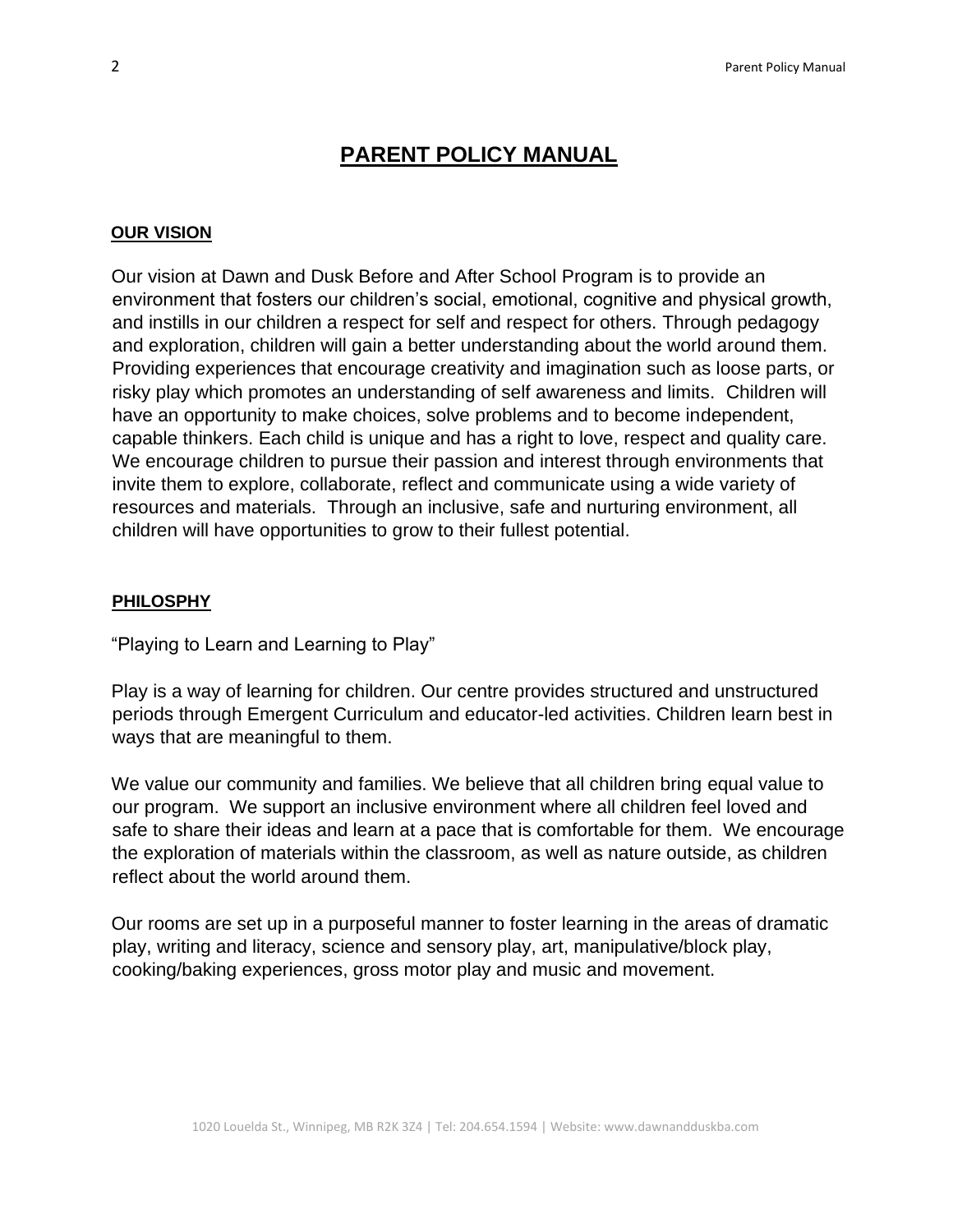We are committed to providing high-quality care and a program that offers endless learning and educational experiences.

## **OUTDOOR PLAY**

At Dawn and Dusk we value outdoor play and it is an essential part of our program. When outdoors, there is space for children to be loud, physical, energetic, to be inquisitive and explore their surroundings, to be creative, imaginative and messy. Playing outdoors has a positive effect on children's mental health.

It is important for children to experience the outdoor environment in all weather conditions and at all times of the year. Please support us out by ensuring that your child comes prepared for outdoor play, in all types of weather, everyday.

## **PURPOSE**

Dawn and Dusk Before and After School Program is a licensed non-profit organization dedicated to the provision of safe, reliable high quality before and after school programming for school age children and all-day care for kindergarten children who attend John de Graff School.

#### **BOARD OF DIRECTORS**

The Board of Directors, elected at the annual meeting of the corporation, governs Dawn and Dusk. A minimum of five Directors and a maximum of ten, serve on the Board and are nominated by the parents/guardians of the children in the program. Any member of the Board of Directors shall not hold the same position for more than one term (two consecutive years).

#### **PARENTAL INVOLVEMENT**

We encourage parent/guardian involvement in the administration of Dawn and Dusk by the following:

- by participation on the Board of Directors
- attendance at Board Meetings or any other special meetings that are held
- by participating in fundraising projects and other events related to the Dawn and Dusk
- by attendance of the Annual General Meeting

Strong parental involvement is the key to the program's success. Parents/guardians having any suggestions or concerns regarding their child or the program's policies should feel free to discuss them with the Director, Assistant Director or with any member of the Board of Directors.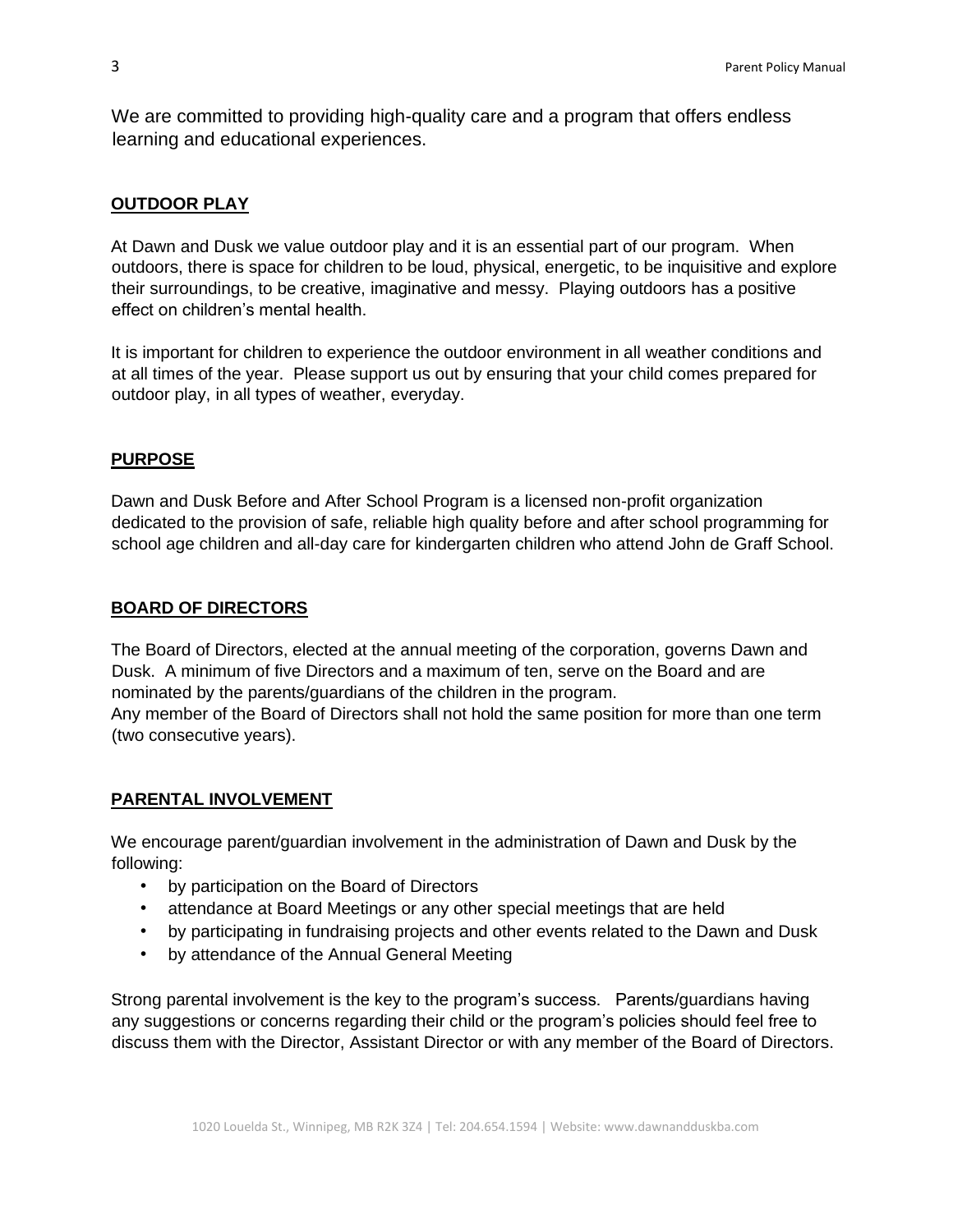#### **HOURS OF OPERATION**

Dawn and Dusk will be open during the school year from September to June with the exception of Statutory Holidays. This includes before and after school times from 7:00 am to 8:50 am and 3:30 pm to 6:00 pm.

The program will be open on all inservice days scheduled at John de Graff School, including Winter Break and Spring Break from 7:00 am to 6:00 pm inclusive, unless voted to close by the Board of Directors.

The Kindercare Program will be open from 7:00 am to 6:00 pm inclusive. Dawn and Dusk is open for the month of July and the first two weeks of August from 7:00 am to 6:00 pm.

Dawn and Dusk will be closed on the following Statutory Holidays: New Year's Day Louis Riel Day Good Friday Victoria Day Canada Day Terry Fox Day Labour Day Thanksgiving Day Remembrance Day Christmas Day

#### **LATE POLICY**

Boxing Day

Dawn and Dusk closes at 6:00 pm. Please arrive with enough time so you can be out of the building by 6:00 pm.

Any parent/guardian who arrives to pick up their child after 6:00 pm will be charged a late fee of \$10.00 for every 15 minutes, or part thereof, that the child remains in the centre after 6:00 pm.

#### **ENROLMENT**

Dawn and Dusk is licenced for 100 spaces. Eighty spaces for school age, and twenty spaces for Kindercare. Enrolment will consist of students attending John de Graff School exclusively.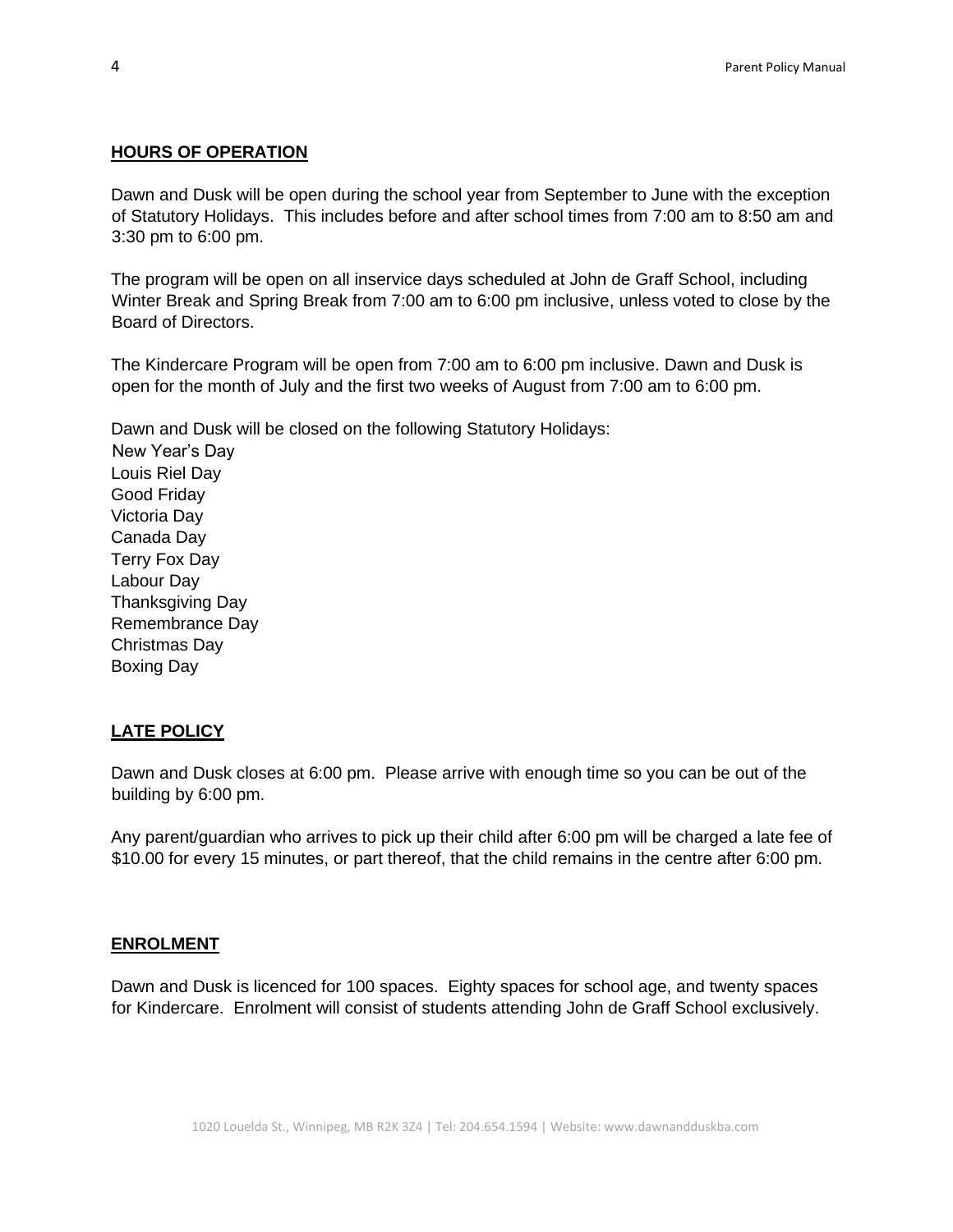Children must be registered at John de Graff before a registration for Dawn and Dusk is accepted. Spaces will not be held for children whose catchment school is not John de Graff. Children currently enrolled in our Kindercare Program will have priority to the school age spaces.

A Kindercare space does not guarantee a school age space. Priority will be given to siblings of children already in the Before and After Program. Any remaining spaces in the Before and After Program will be filled according to the date and time of Kindercare registration. Kinders who do not successfully secure a space in the Before and After Program will be placed back on the waiting list according to the date originally put on the waiting list.

#### **WAITING LIST POLICY**

First priority for children to register for our Kindercare Program is reserved for children with older siblings currently attending Dawn and Dusk. Next priority will go to children on our waiting list in the order of the date they were added to our list.

If you are offered a space for your child in our Kindercare or Before and After Program, and you decline, your child will be removed from the list. You may add your child back to the waiting list under the date that you were first offered and declined the space.

#### **NO NOTIFICATION POLICY**

If your child will not be starting on the first day of school in September it will be the parent/guardian's responsibility to notify Dawn and Dusk of your child's starting date. Failure to notify us after 3 (three) consecutive absences will result in loss of your childcare space.

#### **INCLUSION POLICY**

We embrace an inclusive program that celebrates diversity and meets individual needs while ensuring a nurturing environment so children can achieve their highest potential. All children bring gifts and have the right to be valued, accepted and included. We adapt our program to meet the needs of each child.

Opportunities are provided for all children to participate in social free play and routines throughout the day. We provide developmentally appropriate group experiences for all children and encourage the socialization of every child with peers. We believe that each child deserves an environment and experiences that promote growth in all area of his or her development.

We respect and value input from parents/guardians and encourage them to be part of the decision-making process for their child. We recognize the desires of the family. We support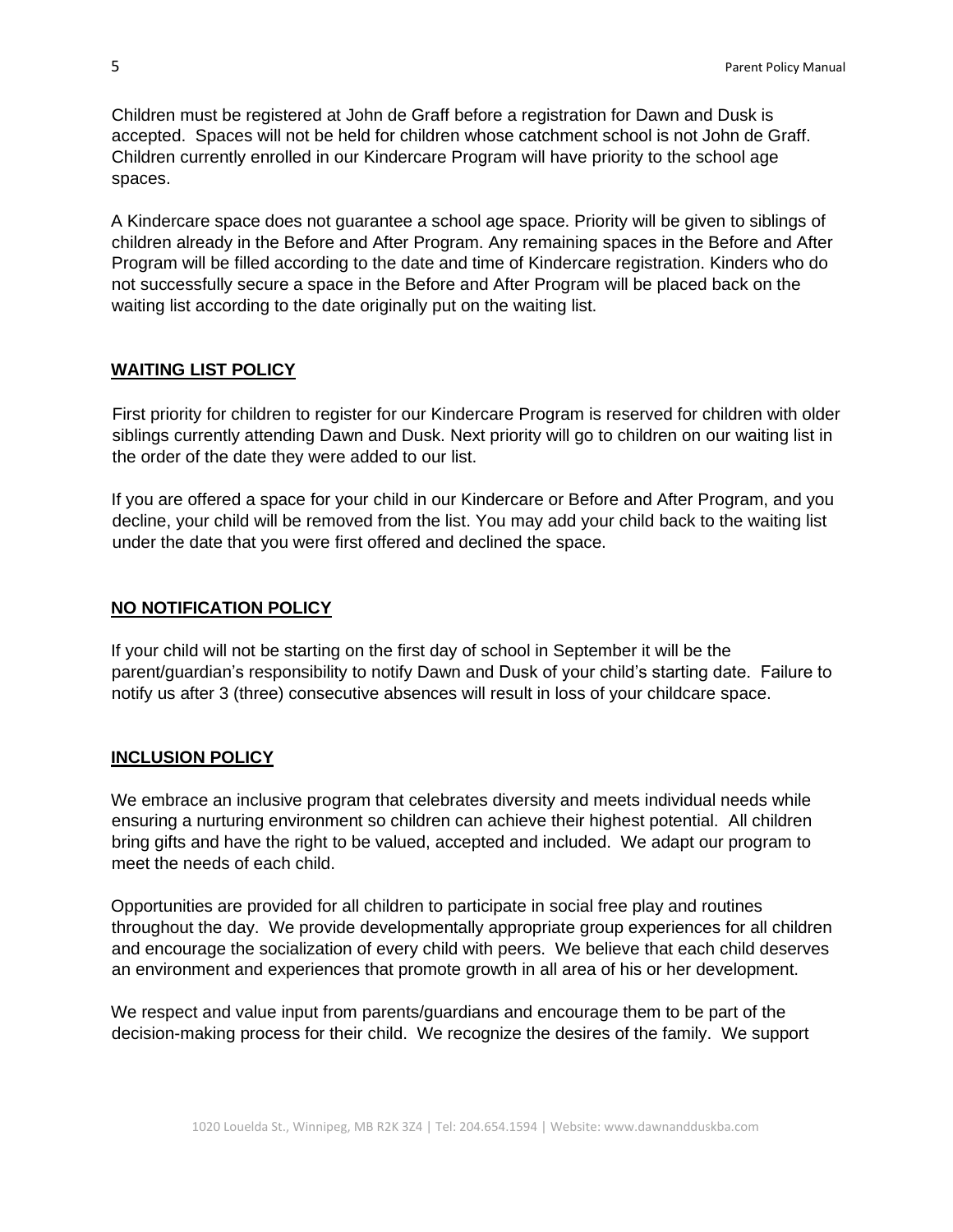families by working with them and early intervention professionals who have valuable knowledge and expertise to share with each other. We receive professional development in current areas of child development, research, theory and practice. We are committed to learning more about various abilities and full inclusion as part of our annual training plan.

#### **NON-REFUNDABLE REGISTRATION FEE**

A non-refundable registration fee of \$100 per child must be paid at time of registration to Dawn and Dusk.

#### **KINDERCARE FEE POLICY**

Daily Fees for the Kindercare program are \$20.80. \$20.80 will be charged everyday, including days that a child attends Kindergarten.

#### **DAILY FEES**

The following is our daily fee schedule:

- Before and After School Care: \$ 8.60
- Inservice Day/Summer Program \$20.80
- Kindercare \$ 20.80

Parents/guardians will be billed on a four-week billing schedule as set out by the Provincial Manitoba Early Learning and Childcare Program. Invoices will be sent out one week prior to the first day of the billing period, fees are due on the first Monday of the billing period. Billing periods are available on the website, www.dawnandduskba.co[m.](http://www.dawnandduskba.com/) 

Fees can be paid by cash, cheque, or interac e-transfer. Interac e-transfer payments must be sent to **payment.dawndusk@gmail.com**. Receipts will be provided for income tax purposes.

Late fees will apply if account is not paid in full 2 weeks after the first day of the billing period.

If a cheque is returned to the Centre NSF, a charge of \$25.00 will be made to the parent.

Parents/guardians will be charged their regular daily fee for all Statutory Holidays and inservice days not attended.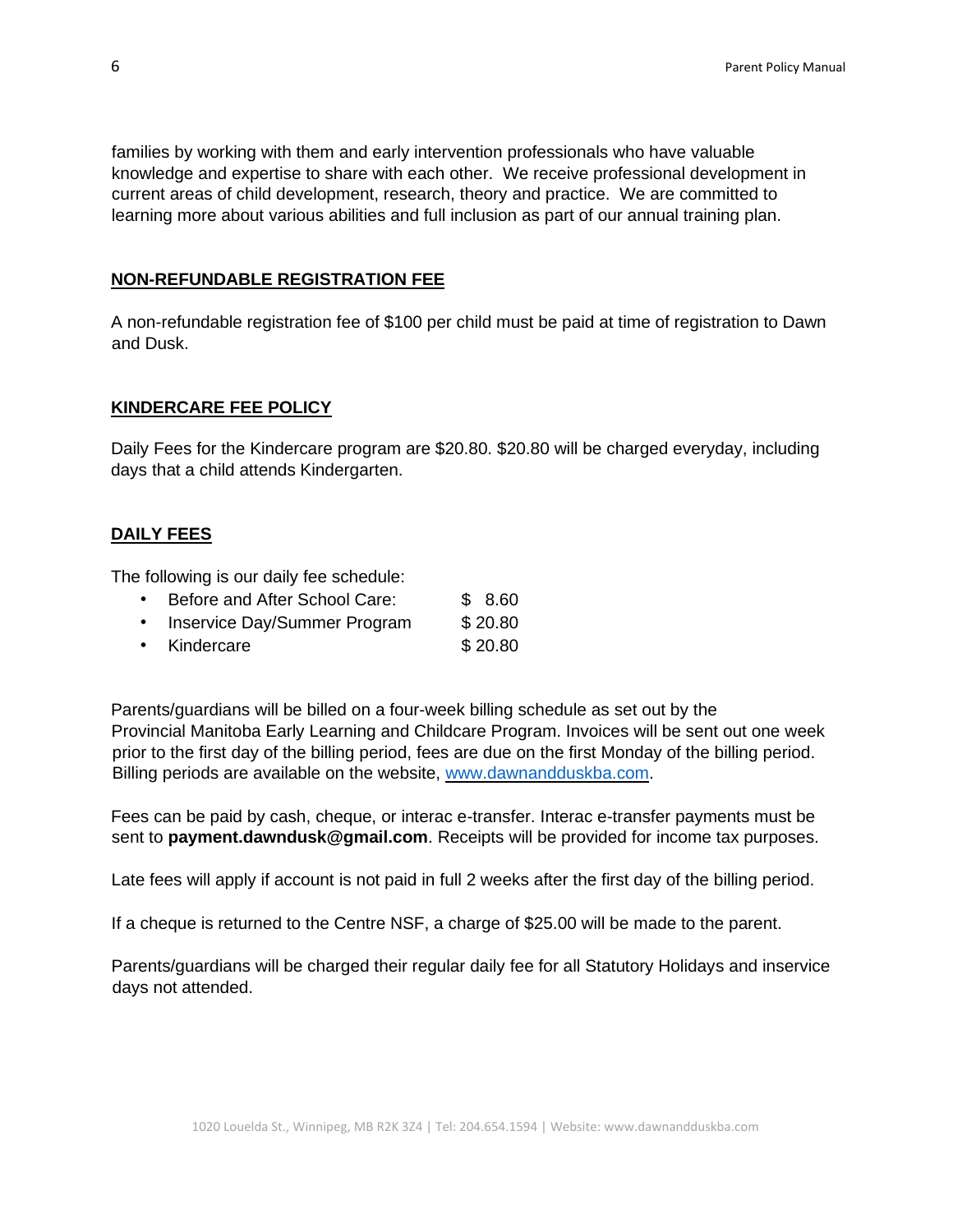## **LATE FEE POLICY**

A \$10.00 late fee will be applied to the account (each child) every Monday, if fees are not paid in full within 2 weeks of the first day of the billing period, until the account reaches a zero balance.

For example:

Billing Period Fees Due Late Fees Apply Jan.13 - Feb. 9, 2019 Jan. 14, 2019 Jan. 29, 2019

## **FIELD TRIP FEE POLICY**

A field trip fee may be charged for each child who attends a field trip between the months of September to June. Families will be informed of the fee prior to registering for the inservice on the inservice survey.

Child care will be provided at the centre for families who choose to opt out of a field trip. Summer Field Trip and Visitor Weekly Fees will be charged to families who register for our summer program. These fees are decided each year by the Board of Directors prior to summer registration.

#### **JOINT PAYMENT POLICY**

All accounts which involve more than one parent/guardian paying a percentage of childcare fees are subject to joint liability. If one parent does not pay their portion of the fees, the other parent/guardian will be informed, and be required to pay the full portion of fees to guarantee their child's space in the program. All parents /guardians who share payment responsibilities of childcare fees will be required to sign the joint payment contract.

## **NON-PAYMENT**

If payment, or payment arrangements are not made within 4 weeks of the due date, a notice will be sent to parent/guardians. If full payment is not received within 1 week of the notice, child care may be suspended and/or your child may be withdrawn from the program, at the discretion of the Board of Directors. The account will go to Small Claims Court.

## **POLICIES FOR PICKING UP AND DROPPING OFF CHILDREN**

**Check-in and Check-out Policy**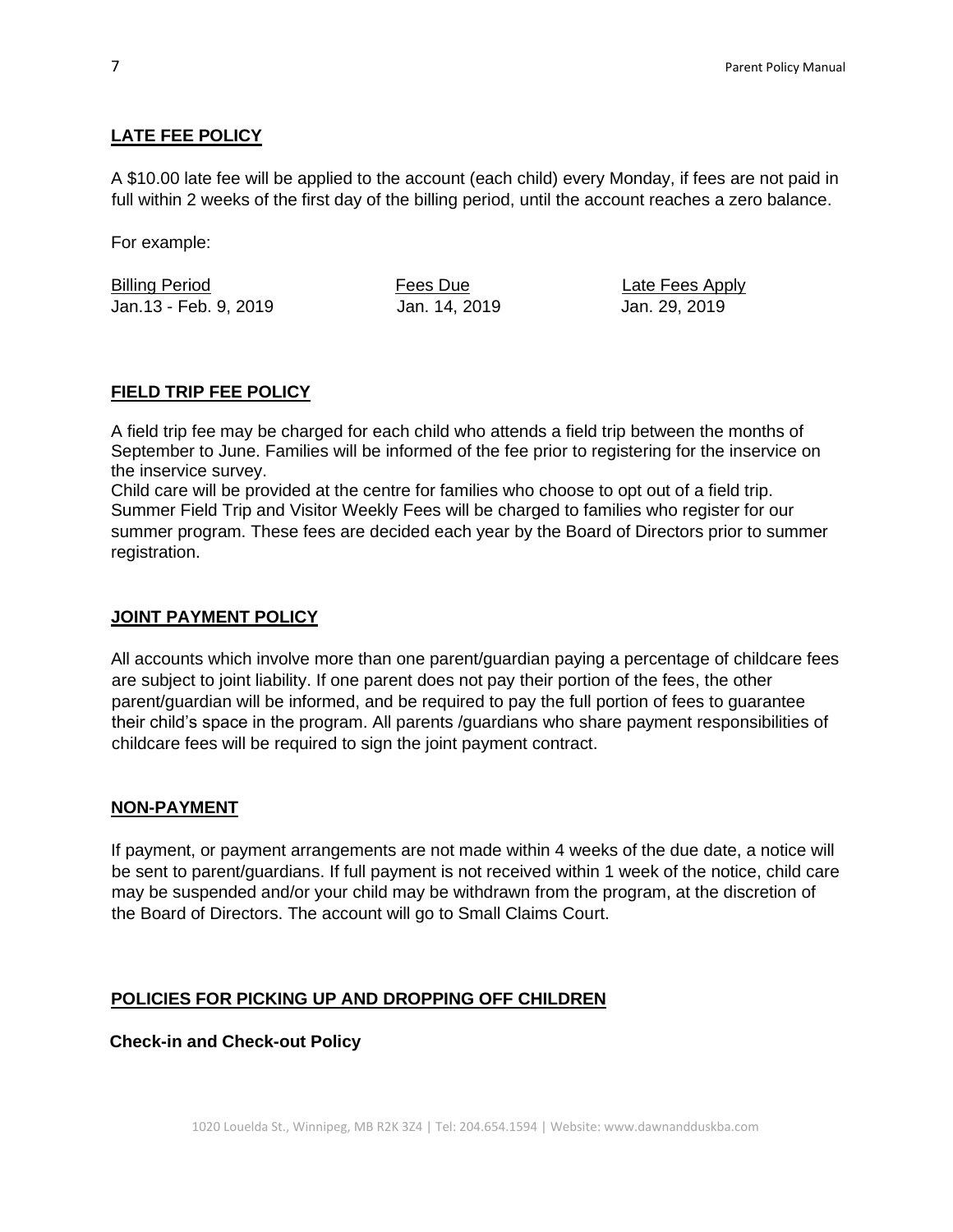Dawn and Dusk uses an Ipad and the Fastoche Childcare Management System to sign the children in and out electronically. When dropping off and picking up your child, please make sure that the educator with the Ipad has verbally acknowledged that you are checking the child into, or out of, our care.

The safety of the children is important and this ensures that our attendance is accurate. For this reason, a wave from across the room will not be an accepted form of check-in or check-out.

If your child has not been checked into Dawn and Dusk following the appropriate procedures, they will not be electronically signed into our care. This could result in your child being left unsupervised. A phone call will be made to the parent/guardian with a verbal warning. This will be documented.

A second occurrence of improper check-in will result in a letter from the Board of Directors. A third occurrence of improper check-in will result in termination of child care services.

Children are not to arrive before 7:00 am. If a parent/guardian arrives at the centre with their child(ren) and discover that a Dawn and Dusk educator has not yet arrived, parents/guardians are expected to remain at the centre with their child(ren) until a Dawn and Dusk educator arrives.

Written notice or a message left on our answering machine must be given if the child is to be picked up by a person other that those designated on the child's(ren's) information form.

If you pick up your child(ren) during the school day for a scheduled appointment or due to an illness and they will not be attending the program at 3:30, please contact the centre. Dawn and Dusk will adhere to the following procedure if a child(ren) is/are expected to be in attendance after school and does/do not show up:

- Re-check the Fastoche communication book and text messages regarding the child's(ren's) absence, as well as with fellow educators who may have received a lastminute message regarding the child's(ren's) absence.
- Go to the school office to check the sign out book and ask the secretary if the child was in attendance that day.
- If the child(ren) is/are still missing the educator will then attempt to make contact with the parent or guardian.

Children are signed out by an educator at 8:45am when they are dismissed to go outside and line up at their appropriate doors. When the temperature is below -26 C with windchill, children stay inside and are dismissed to school care at 8:35am.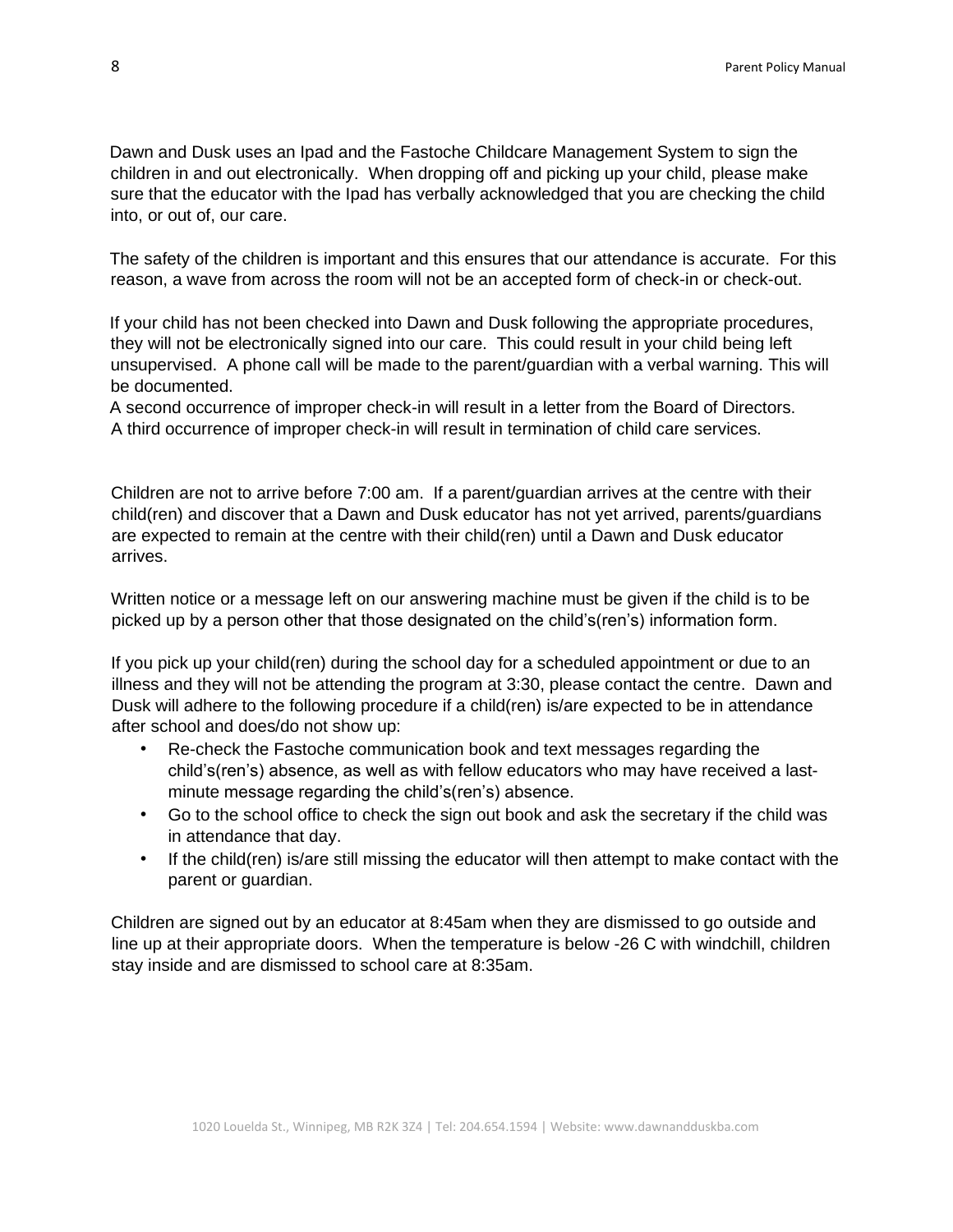#### **Summer Program**

Children must arrive by 8:45am everyday. Children are not permitted to be dropped off or picked up during field trips or outings.

## **PATROLS**

Patrols are signed out at 8:35 AM by an educator.

## **ABSENCES**

**Please contact Dawn and Dusk if your child(ren) will be absent.** 

**This can be done the following ways:** 

- **1. Call the centre at 204-654-1594 before 3:00 pm and leave a message.**
- **2. Call the centre cellphone at 204-333-7989 and speak to an educator.**
- **3. Text our Fastoche communications at 204-400-2455 and leave a message.**

**Please ensure when leaving a message, you include the following information:** 

- **Child's name**
- **If they will be absent all day (so we don't expect them in the afternoon)**
- **Reason for absence (illness, appointment or vacation)**

#### **INSERVICE DAYS, SPRING BREAK and WINTER BREAK**

We will be open from 7:00 am to 6:00 pm unless we have been advised by RETSD Maintenance Dept. that there will be an earlier closure (i.e. Christmas Eve Day, New Year's Eve Day).

Parents/guardians will be charged the inservice day fee for inservice/winter break/spring break, unless you respond *not attending* to the inservice/holiday break attendance email. If you respond *not attending*, you will be charged the regular daily fee.

#### **VACATION TIME**

Parents/guardians who wish to withdraw their child(ren) from the program during the school year in order to facilitate a scheduled vacation must pay the regular daily fees to retain their spot.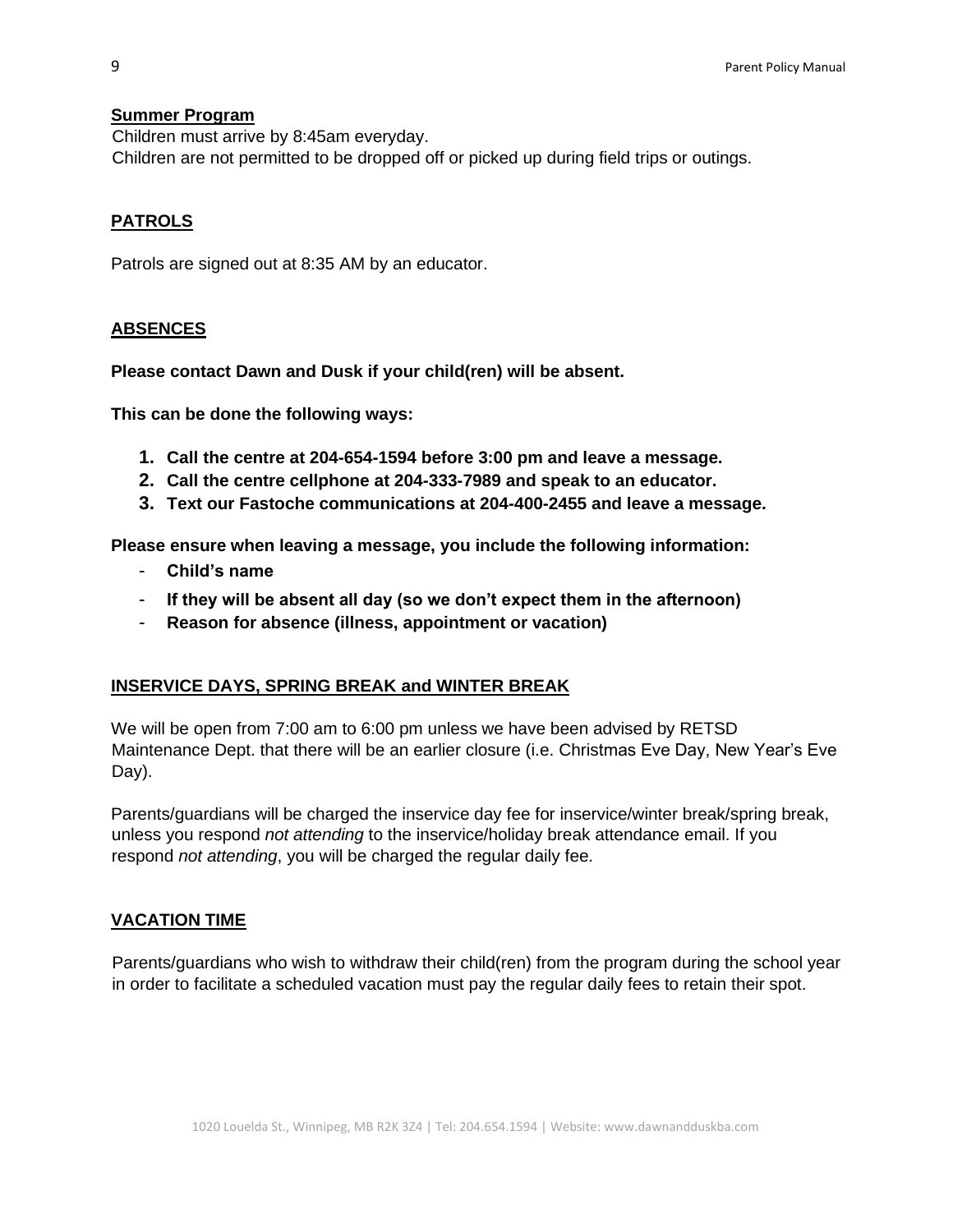#### **LUNCHES AND SNACKS**

A nutritious morning and afternoon snack will be served to the children. Morning snack is served at 7:45 am until 8:15 am. Families are reminded that this does not take the place of your child eating breakfast. Afternoon snack is served at 3:45 pm until approximately 4:15 pm. On inservice days, Christmas and Spring Break a lunch will be required unless you have been notified otherwise. We can not accommodate lunches that require heating up. Please note that Dawn and Dusk, in keeping with the RETSD guidelines, is a **peanut butter and nut free** centre. We ask that you do not send anything in your child's snack or lunch containing these products. Please be aware of other food allergies in the centre that are posted by the snack menu.

Children registered in the Kindercare program will bring their own lunch daily. We do participate in the school milk program and hot lunch days.

#### **CLOTHING**

Please ensure that your child is provided with appropriate footwear and clothing for indoor and outdoor play at all times (winter: hat, mitts, boots, snow pants, etc.). Outdoor play is regular part of our programming.

#### **TOYS FROM HOME:**

Toys from home should not be brought to the centre unless a "toys from home" activity has been planned. Parents/guardians will be notified in advance if an activity like this has been planned. Children will be asked to keep all toys from home in their backpacks. Dawn and Dusk will not accept responsibility for lost or stolen toys that are brought from home.

#### **PROFESSIONAL DEVELOPMENT POLICY**

The centre will be closed in lieu of Easter Monday for the Friday during the Annual Manitoba Child Care Association Conference so all educators can attend. This is typically the last Friday in May. Fees will still be collected for this day.

Dawn and Dusk will close 1.5 hours early (4:30 pm) three times during the school year (September – June) for staff professional development. Dates will be provided to families at the beginning of the school year with at least 6 weeks' notice before an early closure date.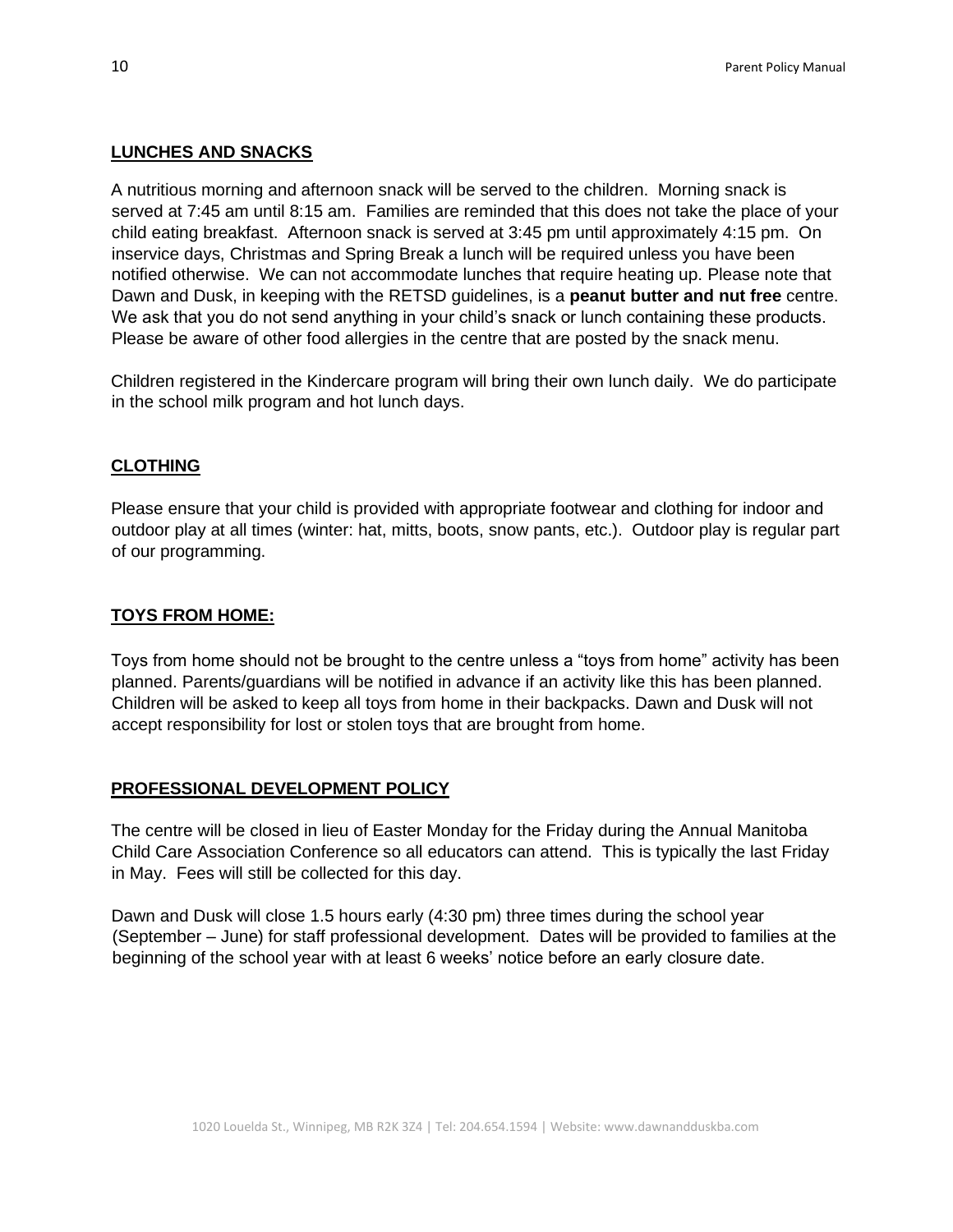#### **WITHDRAWAL OF CHILDREN**

Two weeks written notice is required in advance of withdrawing your child(ren) from the program. If notice is not received, the parent/guardian will be billed for a two-week period. All fees owing must be paid before the child's last day in the program.

#### **GUARDIANSHIP**

Dawn and Dusk requires a copy of any legal forms stating who has legal guardianship of the child should the parents be separated or divorced. Without these forms we cannot refuse a parent/guardian access to their child.

## **IMPAIRMENT POLICY**

When a parent/guardian is displaying signs of impairment (slurred speech, odor of alcohol or cannabis, staggering, etc.) arrives to pick up their child, an educator will approach the parent/guardian and privately express concern that they don't seem to be themselves, and that there is a concern for the safety of the child. The educator will offer to make alternate travel arrangements.

#### **HEALTH AND MEDICATION**

Dawn and Dusk follows the "Well Beings" guide on issues regarding Physical Health, Safety and Emotional Well-Being of Child in Child Care Centres.

Should your child(ren) become ill while at Dawn and Dusk, every effort will be made to keep them comfortable and parent/guardian will be notified. If your child is having difficulty coping and unable to participate in the program (determined by educator), parent/guardian must make arrangement to have their child picked us as soon as possible. Please remember if we cannot reach you, we will call an emergency contact person.

The following information lists specific common ailments and provides guidelines which Dawn and Dusk follows:

**Colds/runny noses:** Your child may attend providing there are no other symptoms.

**Fever:** Children cannot be at the centre if their fever is 38 C or higher.

**Diarrhea:** If your child has 2 or more episodes in one day they must be picked up from the centre.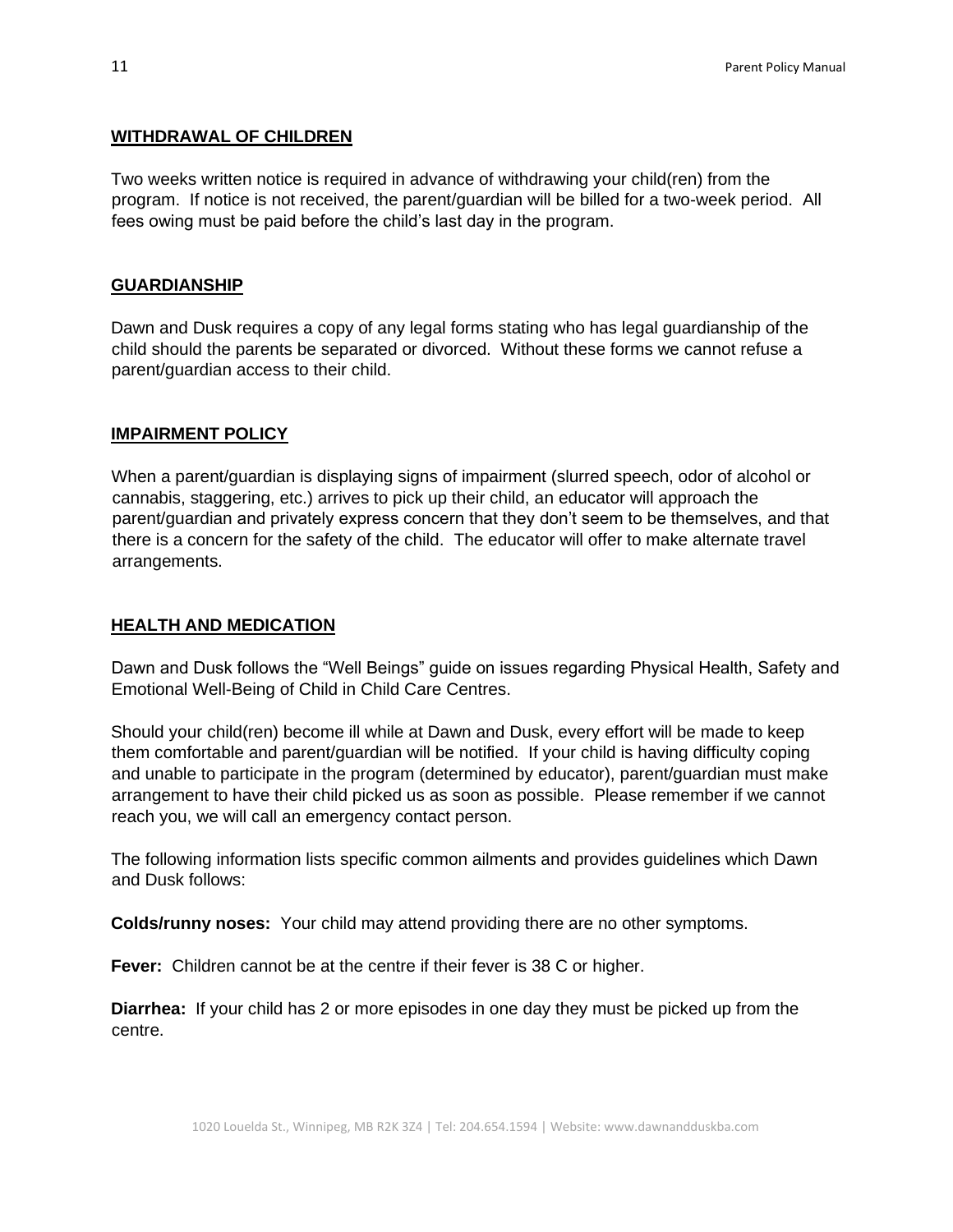**Vomiting:** Exclusion is necessary until vomiting stops.

**Pinkeye:** Exclusion from centre 24 hours after first dose of medication prescribed by the child's doctor.

**Ear Infections:** Once under treatment the child(ren) may attend, proving they are coping and able to take part in all activities.

**Strep Throat:** Exclusion from centre until antibiotics have been taken for a minimum of 24 hours.

**Impetigo:** Exclusion from centre until under treatment for a minimum of 24 hours.

**Head Lice:** Exclusion from centre until treated and all nits are removed.

**Communicable Diseases:** Your child may not attend the centre if they have contracted a communicable disease (i.e. measles, chicken pox etc.) The child must remain home during the incubation period. Please advise the centre if your child is away with a communicable disease.

Administration of Medication:

- Parent/guardian must fill out a medication form.
- Dawn and Dusk will keep a written record of its use, including the type of medication, time of administration and signature of the educator who administered it.
- We will accept only prescription medication brought to the centre by the parent/guardian and in its original container.
- We will designate one educator with the responsibility of administration.
- Dawn and Dusk will not accept any responsibility for illness or side effects caused by the medication, taken by a child upon permission or instruction by the parent/guardian who has made such an arrangement for the child to take the medication on their own.

## **ALLERGY ALERT AND ANAPHYLAXIS POLICY**

When a child with a life-threatening allergy enrolls at Dawn and Dusk Before and After School Care Program Inc. or if diagnosed with a life-threatening allergy or other condition that may require the use of an Epi Pen or other specific procedure, the following process will be followed:

If your child has a health care condition for which the child requires an intervention during attendance at the centre, A Unified Referral and Intake System (URIS) application must be completed to ensure the development of a health care plan and training of educators by a registered nurse takes place. This must be done on an annual basis.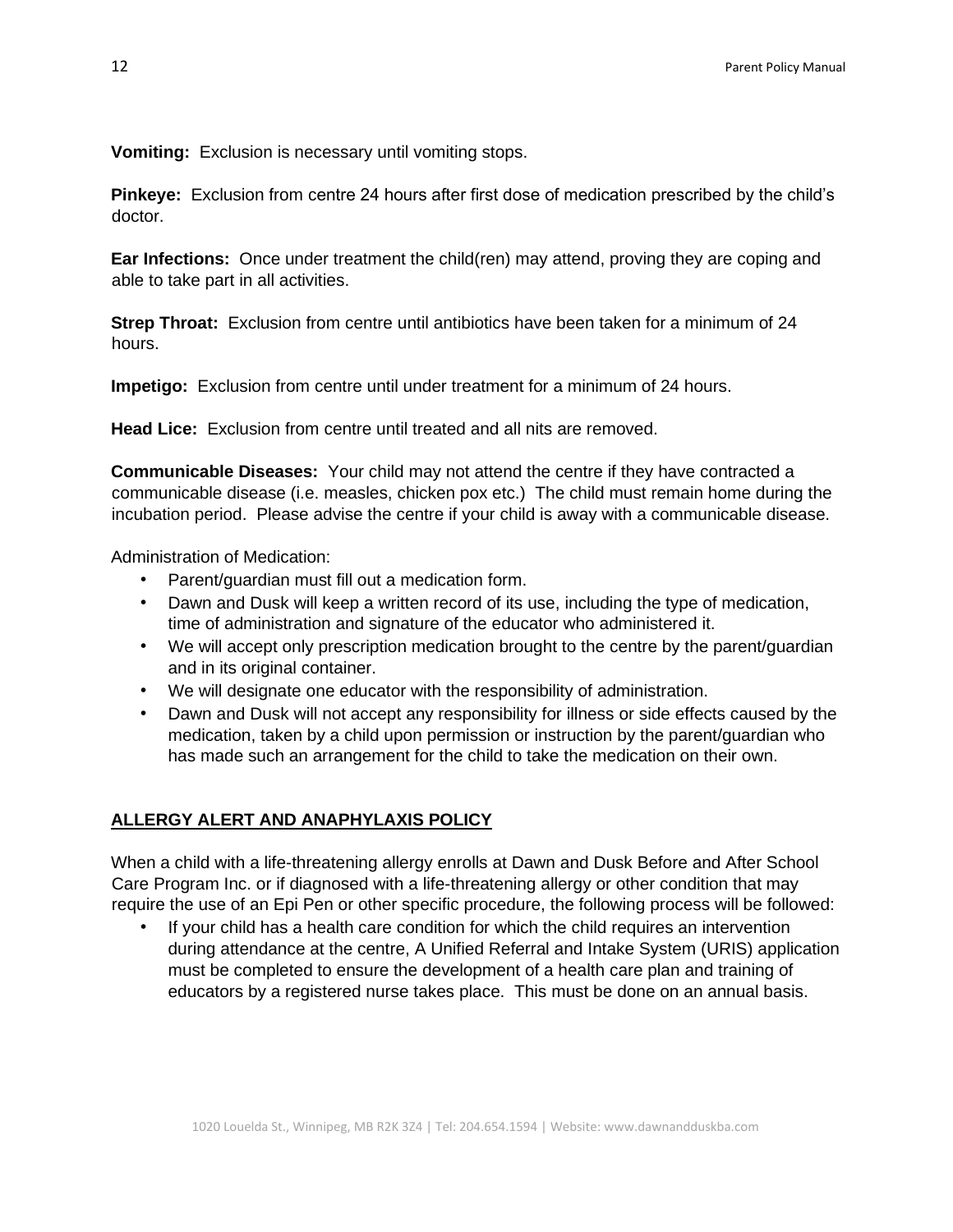• Parent/guardian must ensure all allergies, food restriction, and medical conditions are listed on their child(ren)'s registration form and inform the centre of any changes. Children prescribed an Epi Pen must be wearing it at all times.

## **ACCIDENT OCCURRENCE**

In the event of an accident, Dawn and Dusk educators will follow these procedures:

Action Steps for a Major Injury/Accident

- Assess the situation and ensure others are not in danger.
- Assess the injury; if a major injury is determined, direct someone to call "911" and provide the following information: condition of the child (unconscious, bleeding, etc.), name and address of Dawn and Dusk or location of outing.
- Contact the parent/guardian
- Assist the victim within the limits of the educator's training.
- If the child is taken to the hospital by ambulance an educator from the leadership team will accompany them.
- Notify the Director as soon as possible after the accident.
- Submit an accident report to the Childcare Coordinator within 24 hours.

Action Steps for a Minor Injury/Accident

- Assess the injury/accident
- Assist the victim within the limits of the educator's training.
- Contact the parent/guardian and advise of the nature of the injury/accident and if it requires medical attention. Suggest the parent/guardian arrange transportation to seek medical attention.
- Notify the Director as soon as possible after the accident.
- Submit an accident report to the Child Care Coordinator within 24 hours.

Accident report will be written by the educator who witnessed the accident. Accident report will be provided to the parent/guardian and must be signed.

EDUCATORS ARE NOT, UNDER ANY CIRCUMSTANCES, TO TRANSPORT CHILDREN TO THE HOSPITAL IN THEIR OWN VEHICLE.

## **CENTRE CLOSURE**

Dawn and Dusk will be closed if the RETSD deems it necessary to close all schools within its boundaries. In the event that John de Graff School itself is closed, so too will Dawn and Dusk.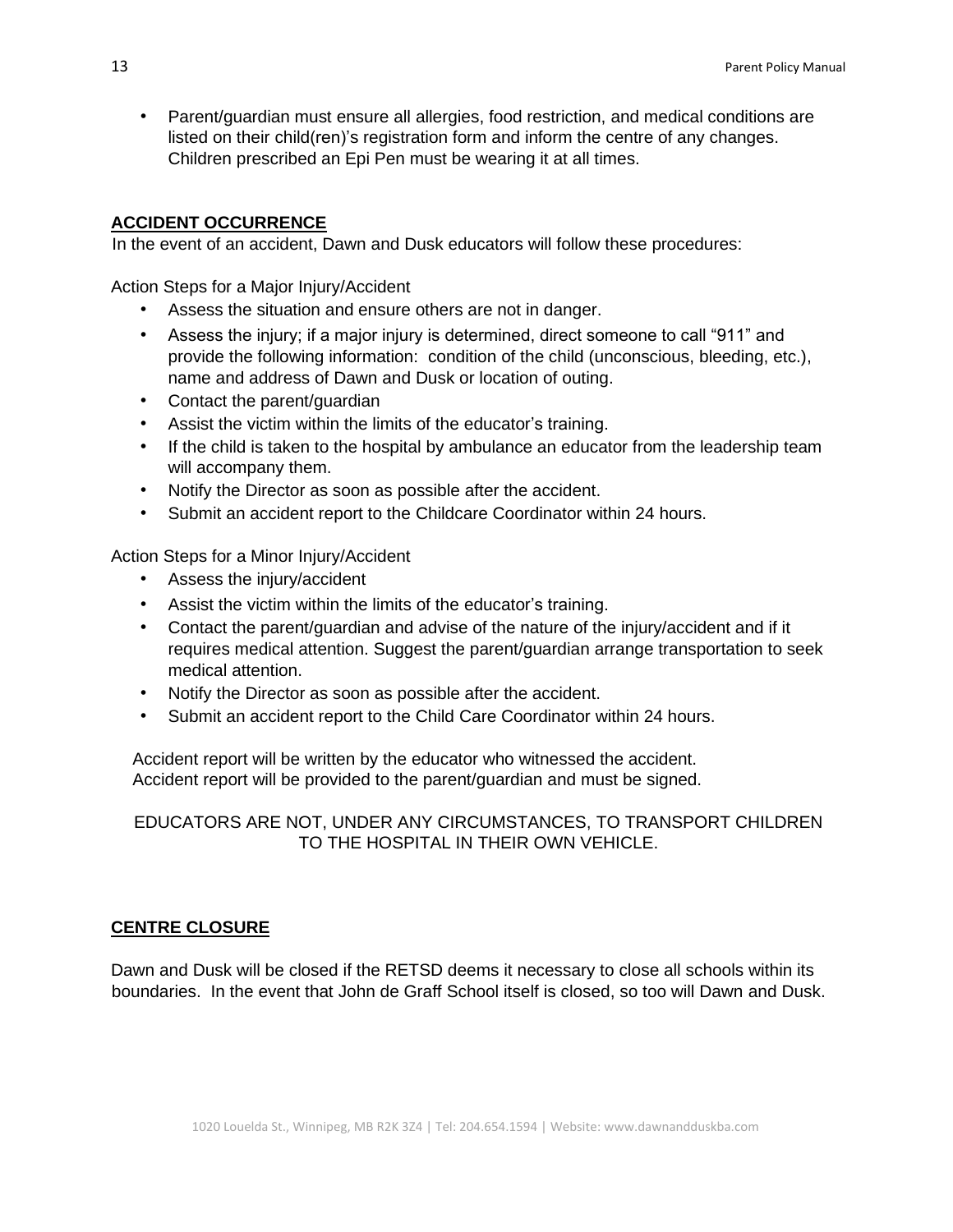#### **FIRE EVACUATION/EMERGENCY PROCEDURES**

If an alarm is sounded, the children will be evacuated at once. The following procedure will be followed:

- Educators will gather children, emergency backpack, and proceed in an orderly fashion, quickly and calmly to the safe area outside the school. (In the event of extreme cold, educators will first advise the children to quickly gather their outer clothing and footwear which they will put on once everyone is at the safe area).
- A designated educator will check washrooms and close all necessary doors and will also take the IPAD and cell phone and proceed calmly to the safe area to join other educators and children.
- Once all children and educators are assembled at the safe area, attendance will be taken to ensure all children and educators accounted for.
- The group will then proceed to the emergency safe place, The River East Personal Care Home located at 1375 Molson St.
- Take attendance once everyone arrives at the safe site.
- Educators begin phoning/texting parents and notify them of the situation.

IF YOU WISH FURTHER INFORMATION ON HOW EVACUATION AND EMERGENCY SITUATIONS ARE HANDLED YOU MAY ASK THE DIRECTOR FOR THE DAWN AND DUSK ENHANCED SAFETY PLAN

#### **INDIRECT SUPERVISION POLICY**

It is our belief that indirect supervision is a logical progression of school age children and begins to satisfy their growing need for independent and eventual self-care. Dawn and Dusk implements indirect supervision in the following instances (some of which may occur on a daily basis):

- Transportation to and from school classroom: children are dismissed from the centre at 8:45 am, to walk to their designated classroom doors. At 3:30 pm, the children are dismissed from school, the children walk from their classrooms to the centre. Attendance will be taken by 3:40-3:45 pm. If a child does not arrive at the centre from school by 3:45 pm, educators will commence location procedures and contact parent/guardians.
- Transportation to and from washroom facilities; children must obtain permission before going to use the washroom or get a drink of water, and notify educator upon return.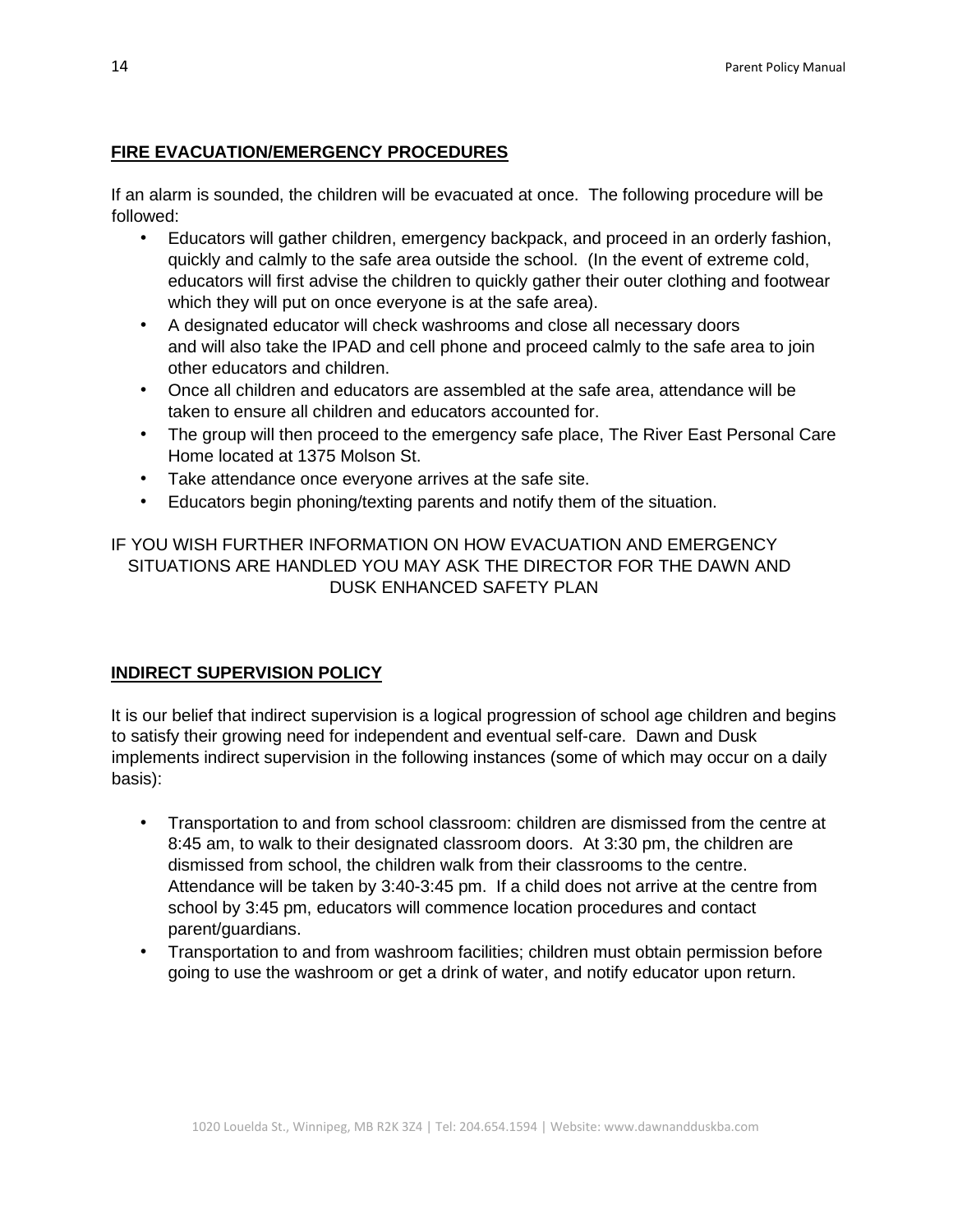• Transport of snack cart and/or activity supplies from one room to another; children must obtain permission before going, and notify educator upon return. Educator will check up on them if not returned in five minutes.

Indirect supervision is allowing a child or a small group of children to work on a special project and play responsibly in an identified indoor area with minimal supervision from educators. When necessary children will be given the opportunity or asked to run an errand to the Dawn and Dusk kitchen area, art area, film room, office or gym.

The opportunity is given to children who have shown educators:

- Growing responsibility and independence while at Dawn and Dusk
- Respect for themselves, others, supplies and equipment
- Understanding and implementation of centre rights and responsibilities and general social rules.
- Capable of maintaining personal and group safety
- Developed abilities to play alone and cooperatively in small group

## **BEHAVIOR MANAGEMENT POLICIES:**

## **Accepted Methods: Positive Guidance Techniques**

As childcare providers we guide children's behavior. We teach them acceptable behavior and guide them to develop self-control. The goal is that children learn to make good decisions about how to act in specific situations. Here are some basic examples of how we guide children's behavior:

- keep rules simple and easy to understand.
- Say what you mean.Use "do" instead of "don't" whenever possible. Keep sentences short and simple. Focus on what to do rather than what not to do.
- Effectively communicate with children in a calm manner. Get down to their level, be clear about expectations and give children time to respond. Listen genuinely to their points of view. Use redirection when appropriate.
- Set a good example. Children watch you all the time. They see how you talk to other children and adults. They see how you cope with anger or frustration. They watch you deal with sadness and joy. The way you handle the ups and downs of life teaches children a lot about how to behave and get along with others.
- Encourage children to set a good example for each other. Children also learn a great deal from each other. Encourage appropriate ways to share, play, and be kind to one another.
- Give clear, simple choices.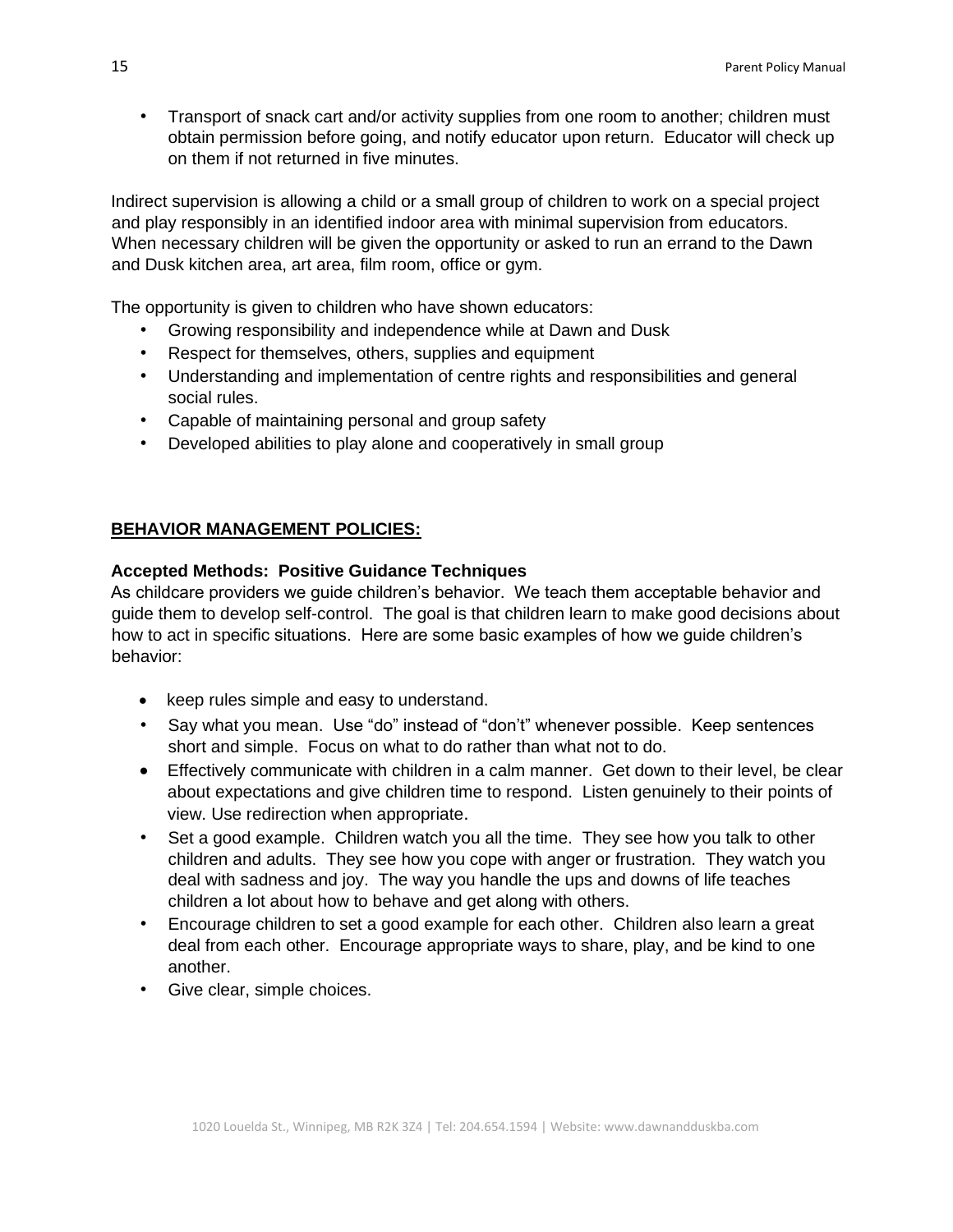- Show respect for children.Talk to children about behavior in private, rather than in front of others. Remind them of the reasons for the rules and discuss what they can do differently.
- Reinforce Positive Behaviour.
- Teach children how to resolve conflict and solve problems. Help them recognize and name feelings, identify problems clearly, and come up with ideas for solving the problem and try possible solutions.
- Apologizing is not forced. Instead, we find ways to help children empathize with the situation and think of ways they could do things differently.

#### **Non-Accepted Methods:**

- No form of physical punishment may be used. This includes striking a child, either directly or with an object, shaking, shoving or spanking. It also includes forcing a child to repeat physical movements, or any other action carried out which may result in a physical injury to the child.
- No form of verbal or emotional abuse may be used.
- No denial of physical necessities may be used (this includes the denial of normal comforts such as shelter, clothing, food or use of washrooms).

ANY ABUSIVE, VIOLENT OR AGGRESSIVE BEHAVIOR THAT ENDANGERS THE CHILD, OTHER CHILDREN, EDUCATORS, EQUIPMENT, PROPERTY OR THE FACILITY WILL NOT BE TOLERATED AND CARE WILL BE IMMEDIATELY WITHDRAWN.

#### **INCIDENT REPORT POLICY**

The following steps will be taken after a child has had the following reports sent home: 3

incidents of disrespect to eductor/child(ren)

**or** 

3 incidents of physical harm to educator/child(ren)/property

#### **Or any combination that equals to 3 reports**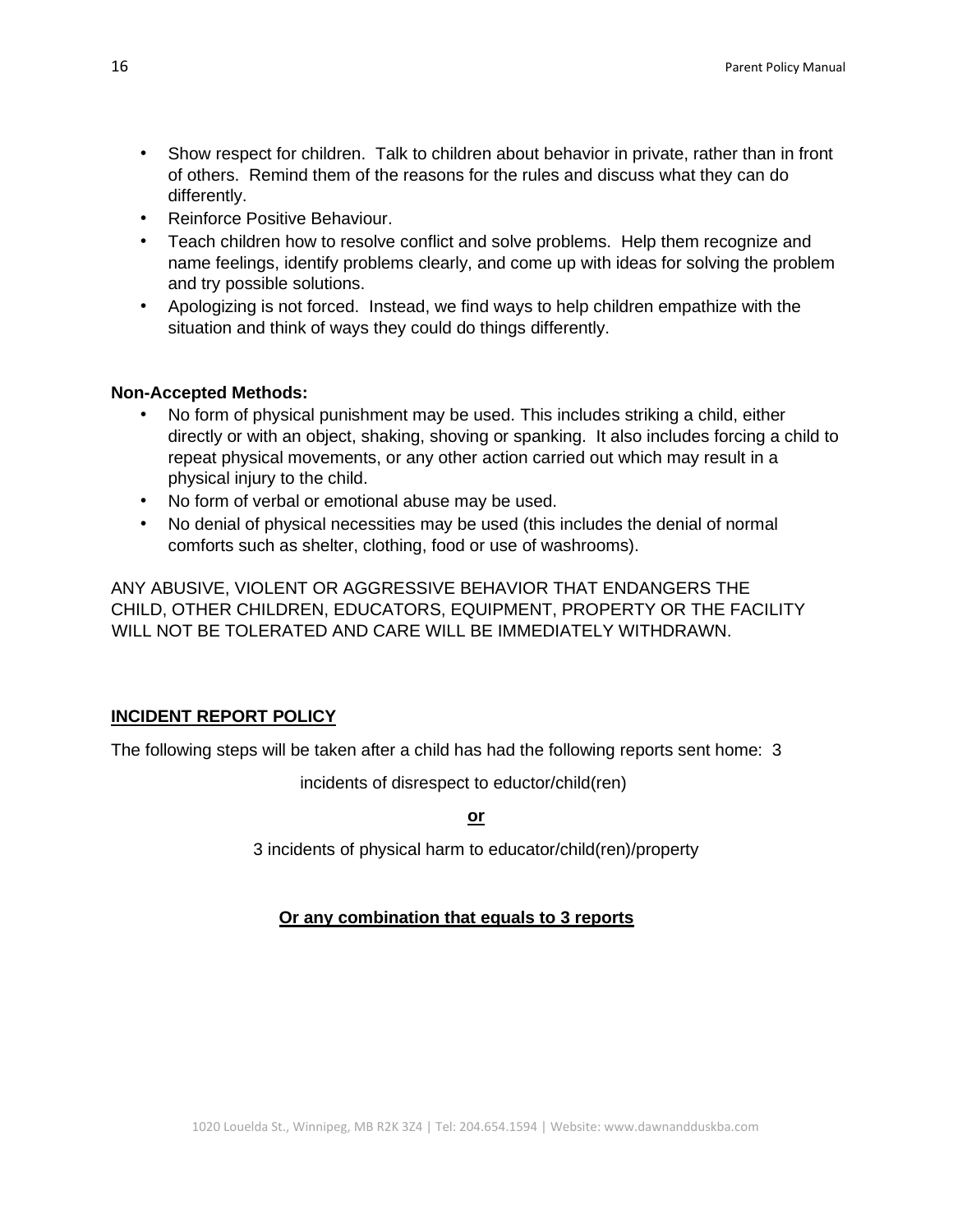#### Step 1:

Meeting with Director – educator involved will be invited if comfortable, parent/guardian and child. An action plan will be drafted with parent/guardian and child involvement, parent/guardian and Director will sign the action plan.

Code of conduct will be reviewed.

Step 2: After one strike against the action plan child will be suspended from care for 3 consecutive days. Childcare fees will still apply.

Upon return to the centre and its care, the director, parent and child will have a "re-entry meeting" this meeting will review the expectations and code of conduct.

Step 3:

Next incident of disrespect to an educator or child, or act of physical harm to an educator, child or property, will result in termination of care and the child will no longer be allowed to attend Dawn and Dusk.

#### **FIELD TRIP BEHAVIOR**

The educators and children of Dawn and Dusk are representing the centre whenever they come in contact with the public. Our behavior must reflect positively at all times.

Out of centre excursions enhance the program and are planned to be developmentally appropriate for our children. Interacting socially with one another and in the community is a learned behavior and it is the centre's goal to teach and guide children to interact in a socially acceptable manner.

Disruptive, unsafe and inappropriate behavior may require immediate pick up of your child(ren) from the field trip. Future field trip attendance will be at the discretion of the leadership team.

Children are not permitted to be dropped off or picked up during field trips or outings (with the exception of illness or inappropriate behaviour when a parent/guardian is called by a educator to do so).

#### **CHILD ABUSE**

The Manitoba Government's Child and Family Services Act requires that anyone with reason to suspect a child is abused or at risk much report this at once to an appropriate agency. This information is treated confidentially and employees are not required to advise anyone else.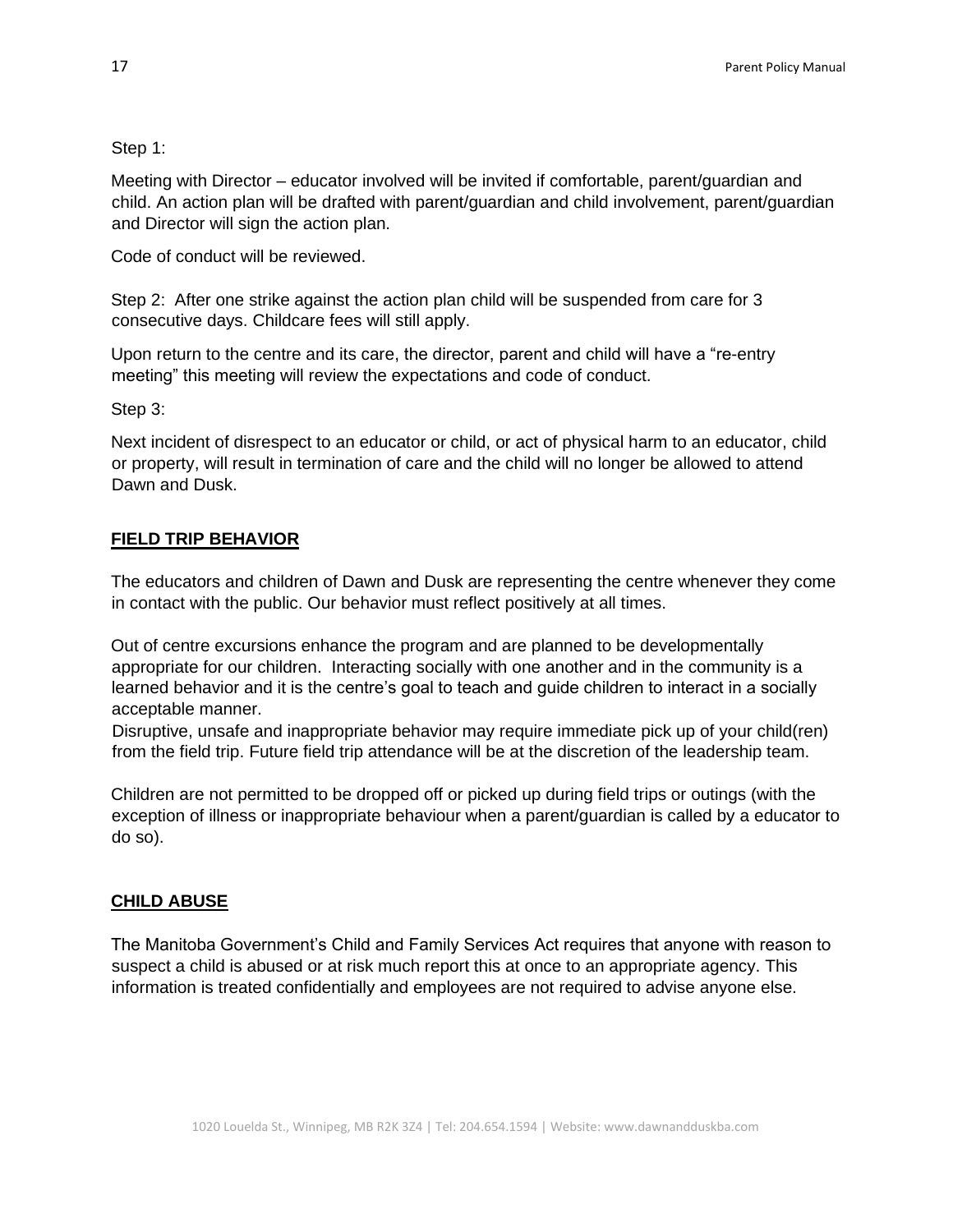#### **STAFF SHORTAGE POLICY**

In the event that Dawn and Dusk does not have sufficient staff to fulfill the Government of Manitoba regulated staff to child ratio, we will be forced to limit the number of children attending the centre. We will first reach out to our families to ask if any would like to volunteer to keep their children home. If this does not decrease our numbers enough to fulfill ratios, we will give children of Critical Service Workers first priority for care. Lastly, we will inform families they can not attend, using a rotating system to ensure that one family is not left repeatedly without care. Staff will attempt to notify parents as soon as possible if we need to limit the number of children attending before school, in order to allow as much time as possible to make alternate arrangements. Should staff be unable to do so, parents will be notified upon arrival at Dawn and Dusk.

Staff will attempt to notify parents as soon as possible if we are unable to provide after school care.

Fees will not be charged for days on which we cannot provide childcare due to a staffing shortage.

Hours of operation may be reduced on inservice days, winter break, spring break, and summer program.

The departments of Education and Families are using the same definition of critical service workers, which includes:

- 1. Health and health service providers
- 2. Child care workers (early childhood educators, child care assistants, centre administrators and support staff)
- 3. Kindergarten-to-Grade 12 education providers (teachers, administrators and support staff)
- 4. Law enforcement
- 5. Correction workers
- 6. Fire and paramedic first responders
- 7. Direct social services and child protection workers

## **FUNDRAISING**

Dawn and Dusk is a non-profit centre. When fundraising is necessary, parent/guardian involvement is encouraged.